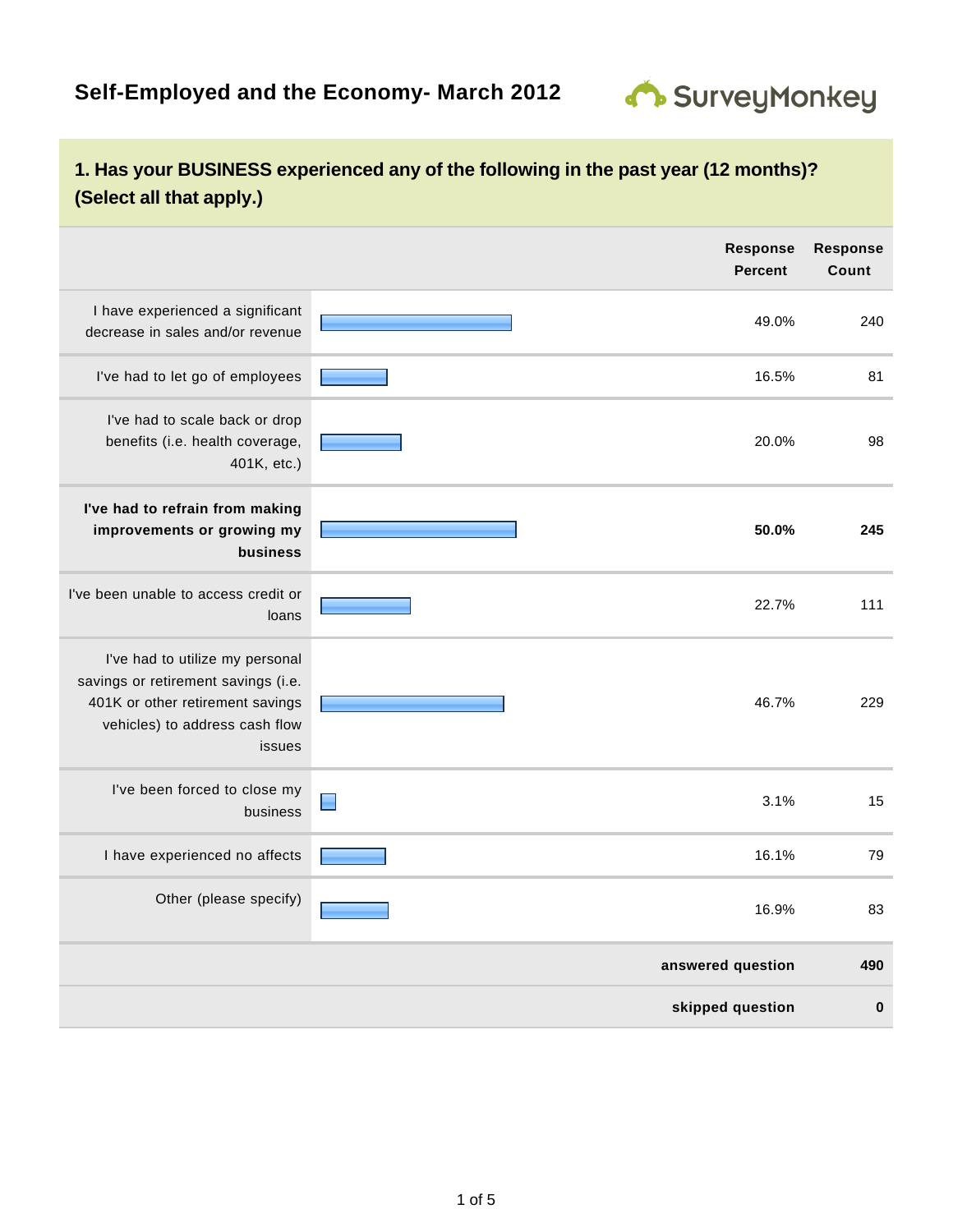# **2. Has your FAMILY experienced any of the following in the past year (12 months)? (Select all that apply.)**

|                                                                                                                         | <b>Response</b><br><b>Percent</b> | <b>Response</b><br>Count |
|-------------------------------------------------------------------------------------------------------------------------|-----------------------------------|--------------------------|
| My credit card debt has increased                                                                                       | 33.9%                             | 160                      |
| I've had to utilize my personal<br>savings or retirement savings<br>(i.e. 401K or other retirement<br>savings vehicles) | 47.7%                             | 225                      |
| I have been unable to access<br>personal credit or loans                                                                | 21.0%                             | 99                       |
| I am having difficulty affording my<br>basic needs (housing, utilities,<br>food, etc.)                                  | 33.3%                             | 157                      |
| Family income has decreased due<br>to job loss                                                                          | 27.3%                             | 129                      |
| I have experienced no affects                                                                                           | 19.7%                             | 93                       |
| Other (please specify)                                                                                                  | 12.9%                             | 61                       |
|                                                                                                                         | answered question                 | 472                      |
|                                                                                                                         | skipped question                  | 18                       |

## **3. Are you planning to hire workers this year regardless of type (i.e. full-time, part-time, temporary)?**

|           | Response<br>Percent | Response<br>Count |
|-----------|---------------------|-------------------|
| Yes       | 19.1%               | 92                |
| <b>No</b> | 80.9%               | 389               |
|           | answered question   | 481               |
|           | skipped question    | 9                 |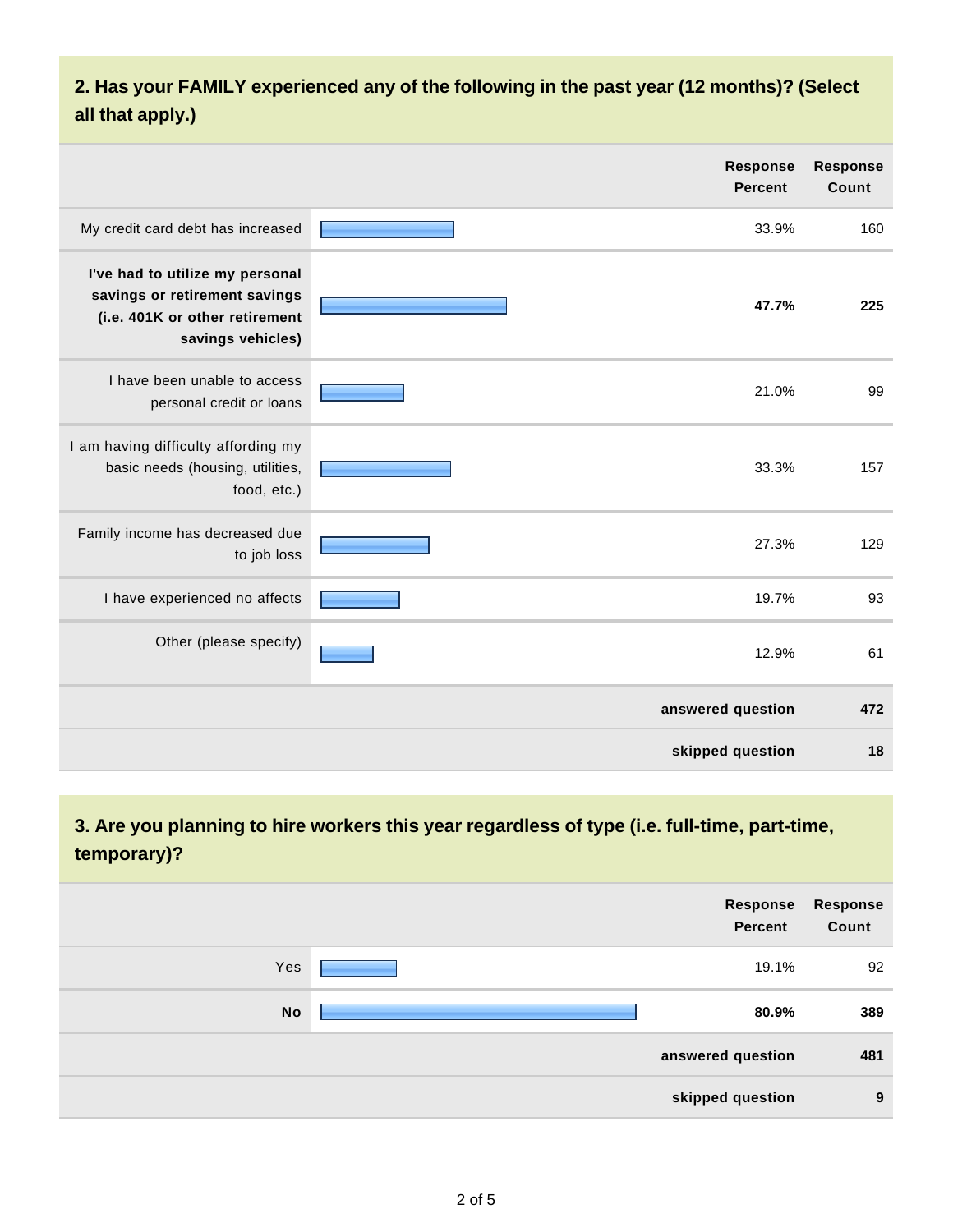### **4. If yes, what type of employees are you planning on hiring? (Select all that apply.)**

|                  | Response<br><b>Percent</b> | Response<br>Count |
|------------------|----------------------------|-------------------|
| <b>Part-time</b> | 63.0%                      | 58                |
| Full-time        | 31.5%                      | 29                |
| Temporary        | 33.7%                      | 31                |
| Do Not Know      | 10.9%                      | 10                |
|                  | answered question          | 92                |
|                  | skipped question           | 398               |

# **5. If no, please indicate why you will not be hiring additional workers this year. (Select all that apply.)**

|                                                                                | <b>Response</b><br><b>Percent</b> | <b>Response</b><br>Count |
|--------------------------------------------------------------------------------|-----------------------------------|--------------------------|
| I have no need for additional<br>help at this time.                            | 63.8%                             | 248                      |
| I am concerned about cash flow<br>and the health of my business at<br>present. | 43.4%                             | 169                      |
| I am concerned about the current<br>uncertainty in our economy.                | 47.8%                             | 186                      |
| I am unable to pay the salary of an<br>additional worker.                      | 50.1%                             | 195                      |
| I am unable to offer or afford<br>benefits for an additional worker.           | 41.1%                             | 160                      |
|                                                                                | Other (please specify)            | 32                       |
|                                                                                | answered question                 | 389                      |
|                                                                                | skipped question                  | 101                      |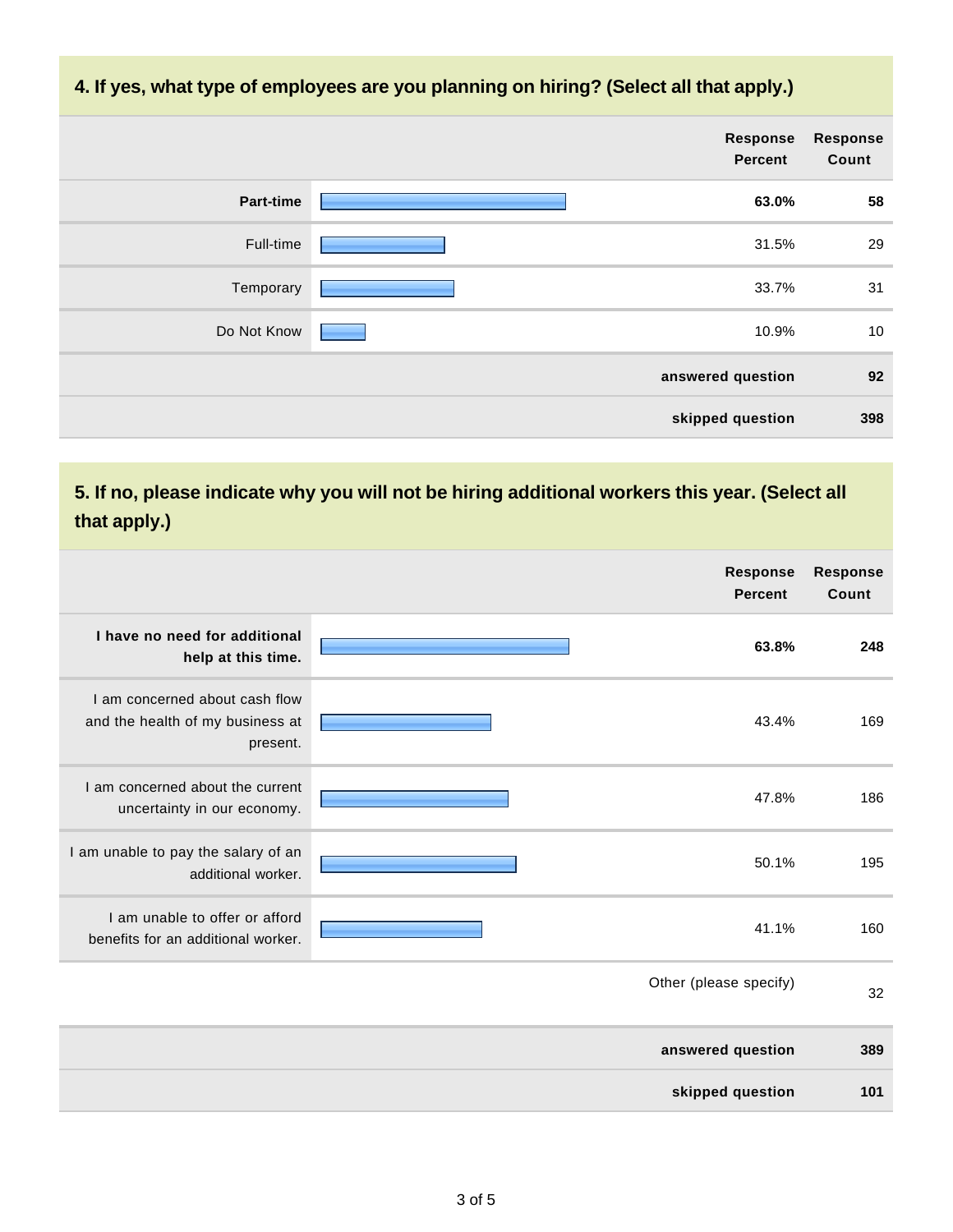**6. What is your opinion of the current state of our nation's economy over the past year (12 months)?**

|                         | <b>Response</b><br><b>Percent</b> | <b>Response</b><br>Count |
|-------------------------|-----------------------------------|--------------------------|
| <b>Greatly Improved</b> | 5.4%<br><b>Research</b>           | 26                       |
| Slightly Improved       | 27.4%                             | 132                      |
| No improvement          | 29.3%                             | 141                      |
| Slightly worsened       | 18.7%                             | 90                       |
| Greatly worsened        | 19.1%                             | 92                       |
|                         | answered question                 | 481                      |
|                         | skipped question                  | 9                        |

### **7. Which statement best describes your business?**

|                                                                                           | Response<br><b>Percent</b> | <b>Response</b><br>Count |
|-------------------------------------------------------------------------------------------|----------------------------|--------------------------|
| A career that presently supplies<br>the main source of income in my<br>household          | 75.2%                      | 361                      |
| A part-time business to supplement<br>another income in my household                      | 10.8%                      | 52                       |
| A start-up business with the<br>potential to become a permanent,<br>main source of income | 7.3%                       | 35                       |
| Other (please specify)                                                                    | 6.7%                       | 32                       |
|                                                                                           | answered question          | 480                      |
|                                                                                           | skipped question           | 10                       |